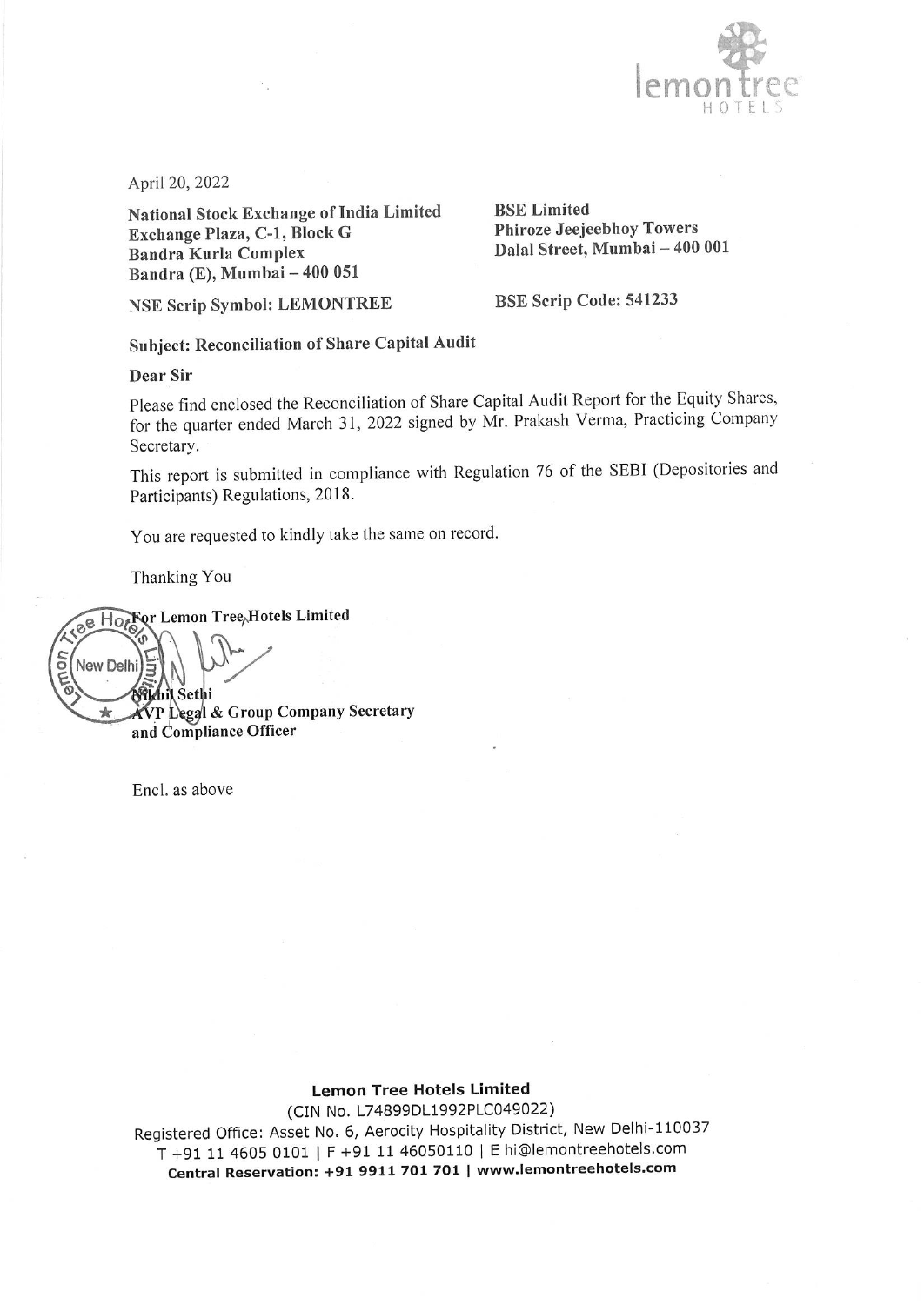

**PRAKASH VERMA & ASSOCIATES**

**(Company Secretaries in Practice)** Plot No.-14, Rajbagh Colony, Sahibabad, Ghaziabad, Uttar Pradesh – 201005, India (Near Rajbagh Metro Station & On Jain Mandir Road)

**Tel**: +91-9555-311151 **Off:**  $+91-9990-709170$ **Mob**: +91-9990-379137 **Email**: info@TGLadvisors.com office@TGLadvisors.com **Unique Code**: S2013DE203700

To,

**Lemon Tree Hotels Limited**,

L74899DL1992PLC049022, Asset No. 6, Aerocity Hospitality District, New Delhi – 110037, India

Dear Sir/Madam,

We have examined the Register of Members and other records/documents relating to **M/s. Lemon Tree Hotels Limited** ("**Company**"), as maintained by **KFin Technologies Limited** ("**KFin**"), the Registrar & Transfer Agent of the Company ("**RTA**"), for issuing this certificate in accordance with Regulation 76 of SEBI (Depositories and Participants) Regulations, 2018.

In our opinion and to the best of our knowledge and according to the information and explanations given to us and documents as shown by the electronic records, examined by us, we certify the following:

**1.** The aggregate number of Equity Shares of the Company held in Central Depositories Services (India) Limited (CDSL), National Securities Depository Limited (NSDL) and in physical form tally with the total number of issued/paid-up equity shares capital as on 31<sup>st</sup> March, 2022, as per details in **"Annexure-A"**.

> **For and on behalf of M/s. Prakash Verma & Associates (Company Secretaries in Practice) ICSI Unique Code – S2013DE203700 Peer Review Certificate No. – 882/2020**

> > PRAKAS Digitally signed H VERMA 13:09:49 +05'30 by PRAKASH VERMA Date: 2022.04.13

 **CS Prakash Verma Place:** Ghaziabad **FCS No. -** 9553 **Date:**  $13/04/2022$  **COP No. -** 11671 **UDIN. -** F009553D000095408

## **Attachments:**

**1. Annexure-A** (Reconciliation of Share Capital Audit Report).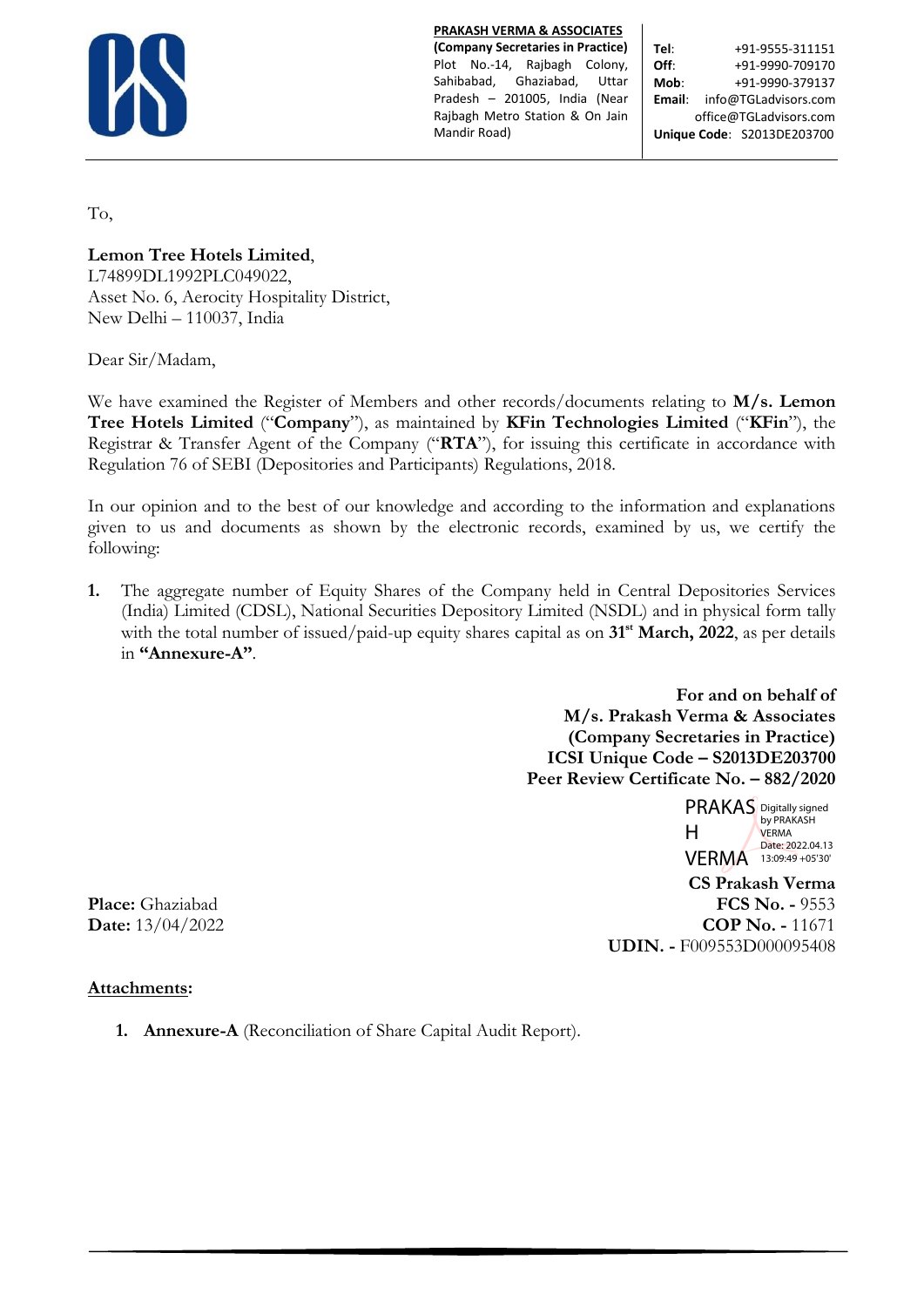#### **Annexure - A**

#### **FORMAT FOR RECONCILIATION OF SHARE CAPITAL AUDIT REPORT**

Regulation 76 of SEBI (Depositories and Participants) Regulations, 2018

- 1 **For Quarter Ended** 31-Mar-22
- 
- 

2 **ISIN :** INE970X01018 3 **Face Value :** Rs. 10 per Share

- 
- 
- 
- 
- 4 **Name of the Company** Lemon Tree Hotels Limited 5 **Registered Office Address** Asset No. 6, Aerocity Hospitality District, IGI Airport, New Delhi -110037 6 **Correspondence Address** Asset No. 6, Aerocity Hospitality District, IGI Airport, New Delhi -110037 7 **Telephone & Fax Nos.** 011-46050101 & 011-46050110 8 **Email address** [sectdeptt@lemontreehotels.com](mailto:sectdeptt@lemontreehotels.com)

9 **Names of the Stock Exchanges where the company's securities are listed :**

|     |                           | <b>BSE</b> Limited                                  |                         |                                                     |
|-----|---------------------------|-----------------------------------------------------|-------------------------|-----------------------------------------------------|
|     | $\mathbf{2}$              | National Stock Exchange of India Limited            |                         |                                                     |
|     |                           |                                                     | <b>Number</b><br>shares | $of \%$<br><b>Total</b><br>of<br><b>Issued Cap.</b> |
| 10  | <b>Issued Capital</b>     |                                                     | 792246464               | 100%                                                |
| 11  |                           | <b>Listed Capital (Exchange-wise)</b>               |                         |                                                     |
|     | <b>BSE</b> Limited        |                                                     | 792246464               | 100%                                                |
|     |                           | National Stock Exchange of India Limited            | 792246464               | 100%                                                |
| 12. |                           | Held in dematerialised form in CDSL.                | 53054148                | 6.6967                                              |
| 13  |                           | Held in dematerialised form in NSDL                 | 736405132               | 92.9515                                             |
| 14  | <b>Physical</b>           |                                                     | 2787184                 | 0.3518                                              |
| 15  |                           | Total No.of shares $(12+13+14)$                     | 792246464               | 100                                                 |
|     |                           |                                                     |                         |                                                     |
| 16  | $(10\&15)$ , $(11\&15)$ : | Reasons for difference if any, between $(10\&11)$ , | <b>NA</b>               |                                                     |

17 **Certifying the details of changes in share capital during the quarter under consideration as per Table below :**

| No. | Sr. Particulars*** No.of shares  |           | <b>Applied / Not</b><br><b>Applied for listing</b> | Listed on Stock Whether<br><b>Exchanges</b><br>(Specify Names) CDSL        | intimated to | Whether intimated to<br><b>NSDL</b>        | In-prin. appr.<br>pending for<br><b>SE</b> (Specify<br>Names) |
|-----|----------------------------------|-----------|----------------------------------------------------|----------------------------------------------------------------------------|--------------|--------------------------------------------|---------------------------------------------------------------|
|     | <b>Increase</b>                  |           |                                                    |                                                                            |              |                                            |                                                               |
|     | <b>NA</b>                        | NA.       | <b>NA</b>                                          | <b>NA</b>                                                                  | <b>NA</b>    | <b>NA</b>                                  | NA                                                            |
| No. | Sr. Particulars*** No. of shares |           | <b>Applied / Not</b><br><b>Applied for listing</b> | <b>Listed on Stock Whether</b><br><b>Exchanges</b><br>(Specify Names) CDSL | intimated to | <b>Whether intimated to</b><br><b>NSDL</b> | In-prin. appr.<br>pending for<br><b>SE</b> (Specify<br>Names) |
|     | <b>Decrease</b>                  |           |                                                    |                                                                            |              |                                            |                                                               |
|     | <b>NA</b>                        | <b>NA</b> | <b>NA</b>                                          | <b>NA</b>                                                                  | <b>NA</b>    | <b>NA</b>                                  | <b>NA</b>                                                     |

*\*\*\* Rights, Bonus, Preferential Issue, ESOPs, Amalgamation, Conversion, Buyback, Capital Reduction Forfeiture, Any other (to specify).*